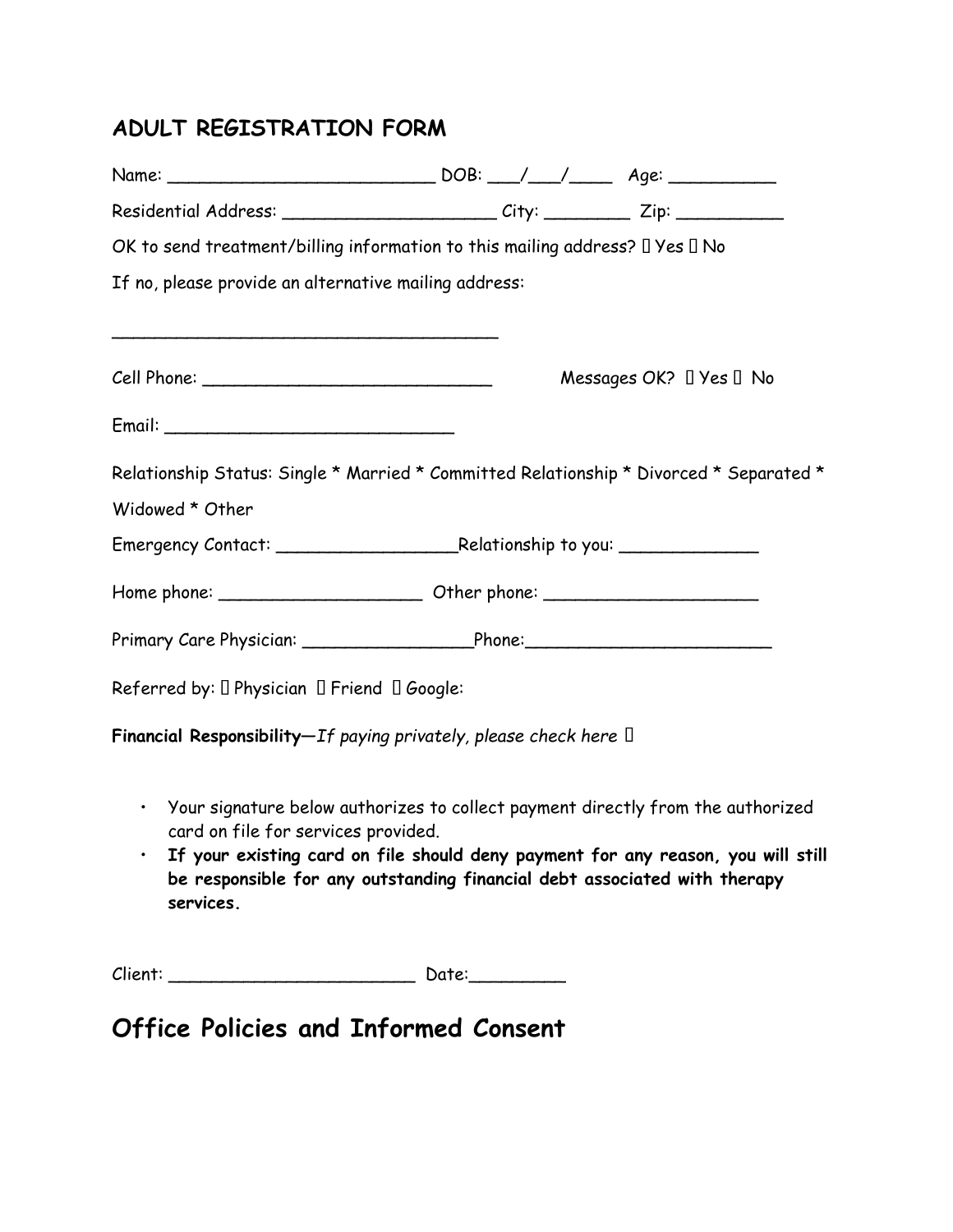Welcome! This document contains important information about my professional services and business practices and will serve as a therapeutic contract. Please read it carefully and jot down any questions you would like to discuss. Please let me know if you would like to receive a copy of this signed form for your own records.

#### **About the Therapy Process**

It is important for you to know that therapy has both benefits and risks. Therapy often requires recalling unpleasant events and struggling with troubling issues. Consequently, people sometimes experience uncomfortable feelings such as sadness or loneliness. However, therapy has been shown to have benefits for those who undertake it. Although there are no guarantees about the outcomes of therapy, people often report significant reductions in feelings of distress, satisfactory resolution of specific problems and an improvement in relationships and overall quality of life.

Due to the current COVID-19 circumstances, all the counseling sessions will be offered online as video session via a secure portal (HIPPA Complaint) or over the telephone based on client preference for the unforeseeable future.

## **Cancellation Policy**

**A 24 hour notice is required for changes in appointments.** Late cancellations and no-shows incur a **fee of \$150.00**. This fee will be billed directly to the client on the authorized card on file.

#### **Payment and Fees:**

- Payment (private pay) is due at the end of each session (credit card on file) on the day of the service.
- My standard fee is \$150/hour for the Clinical Intake, Individual, Marriage, and Family Counseling sessions. Longer/Shorter sessions will be prorated at \$2.50/minute in addition to the fee.
- Payment is due at the time services are rendered in the form of **credit card**.
- A credit or debit card will be kept on file for payment of services.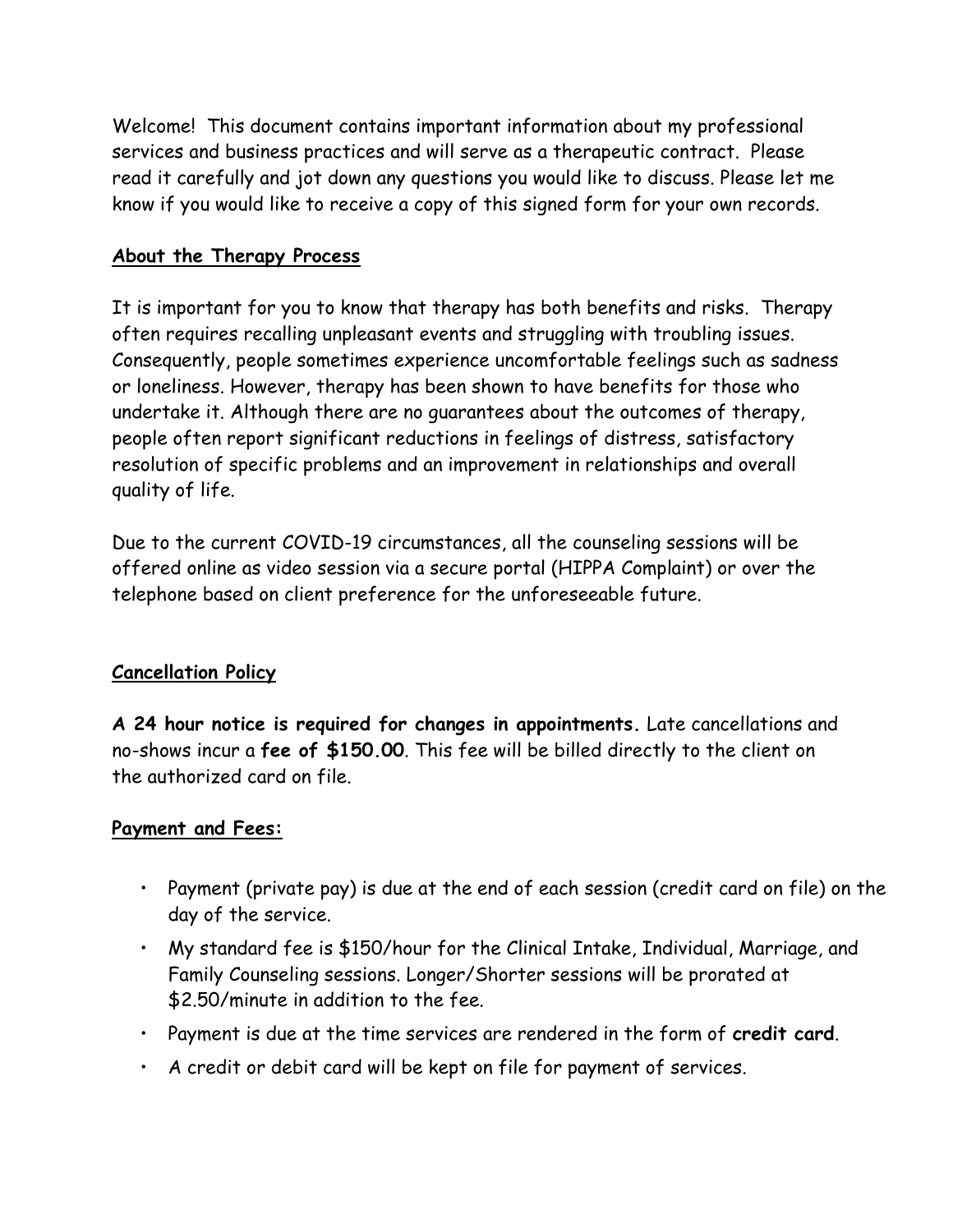**Other fees: Client will be billed directly for these services:**

**Phone calls:** First **15 minutes–free**; **then \$150/hour (pro-rated) Over time Charges: \$2.50/minute** for conversation going over the time limit in addition to fee amount for a session **Telephone consultation** with other professionals at client's request is **\$150/ hour (prorated)** (i.e. psychiatrist, doctor, etc.) **Other services:** (write letters, fill out forms**) \$150/hour (pro-rated) Legal:** attorney calls, reports **\$150/hour Preparation of Copies** of Client Records **\$30.00 Returned Check Fee \$35.00** 

### **Therapist Availability & Emergency Procedures:**

- Telephone consultations between online sessions are welcome. However, I will attempt to keep those contacts brief due to my belief that important issues are better addressed within regularly scheduled sessions.
- You may leave a message for me at any time on my **confidential voicemail at: (469) 219-3256.** Messages left on weekends and holidays will be returned on the next two business day. Non-urgent phone calls are generally returned within 48 hours. If you have an urgent need to speak with me, please indicate that fact in your message. I will return your call at my earliest opportunity.
- My office is *not* an emergency number. In the event of a mental health crisis, please call the **24 hour Crisis Line at (972) 233-2233.** You may leave a message on my voicemail regarding the situation and I will get back to you as quickly as possible.
- **In the event of a medical emergency or an emergency involving a threat to your safety or the safety of others, please call 911 to request emergency assistance.**
- Vacation: I will inform you in advance of my vacation schedule. I will arrange for coverage by another therapist if needed when I am out of the office for vacation or business.

## **CONFIDENTIALITY**: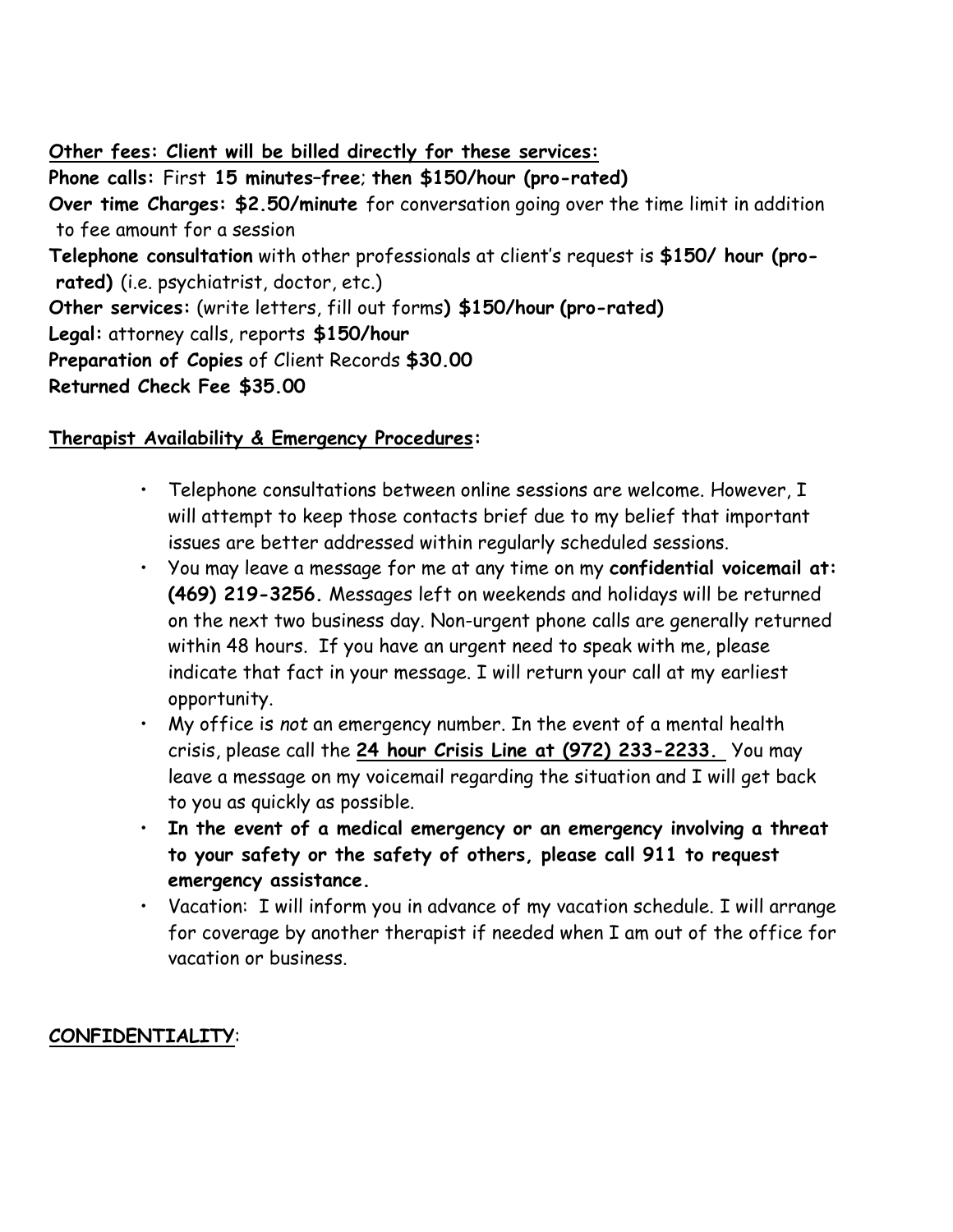In most cases (see "Exceptions to Confidentiality" below) communications between client and therapist will be held in strict confidence - unless you provide your therapist written permission to release information about your treatment. If you participate in couples or family therapy, the therapist will not disclose confidential information about treatment to a third party (other than to a third-party payer) unless all treatment participants (18 or older) provide written authorization to release such information.

#### **Exceptions to Confidentiality**

Therapists are legally-mandated to report all known or suspected instances of child abuse, dependent adult abuse and elder abuse. Therapists are also required to break client confidentiality when it has been determined that a client presents a serious danger of physical violence to another person. A therapist may break confidentiality when she believes a client is likely to be dangerous to him or herself.

**Consultation:** I may consult with other professionals regarding my clients; however, my client's identity remains completely anonymous, and confidentiality is fully maintained.

**In my absence:** At times, I may need to reveal your name and phone number to particular therapists covering my practice in my absence.

#### **E - Mail Cell Phones, Computers and Faxes:**

Individuals may choose to contact me via email, fax or cell phone. In doing so, they agree to the understanding that email, fax and cell phone communication are not guaranteed confidential methods of communication, and they are, by choice, relinquishing their rights of confidentiality.

#### **Consent to Treatment:**

Your signature below indicates that you have had the opportunity to read and review the information in this document and that questions regarding your care have been satisfactorily answered. Furthermore, it indicates your willingness to abide by its terms and that you agree to participate in treatment. A copy of this document will be provided at your request.

#### **Client signature**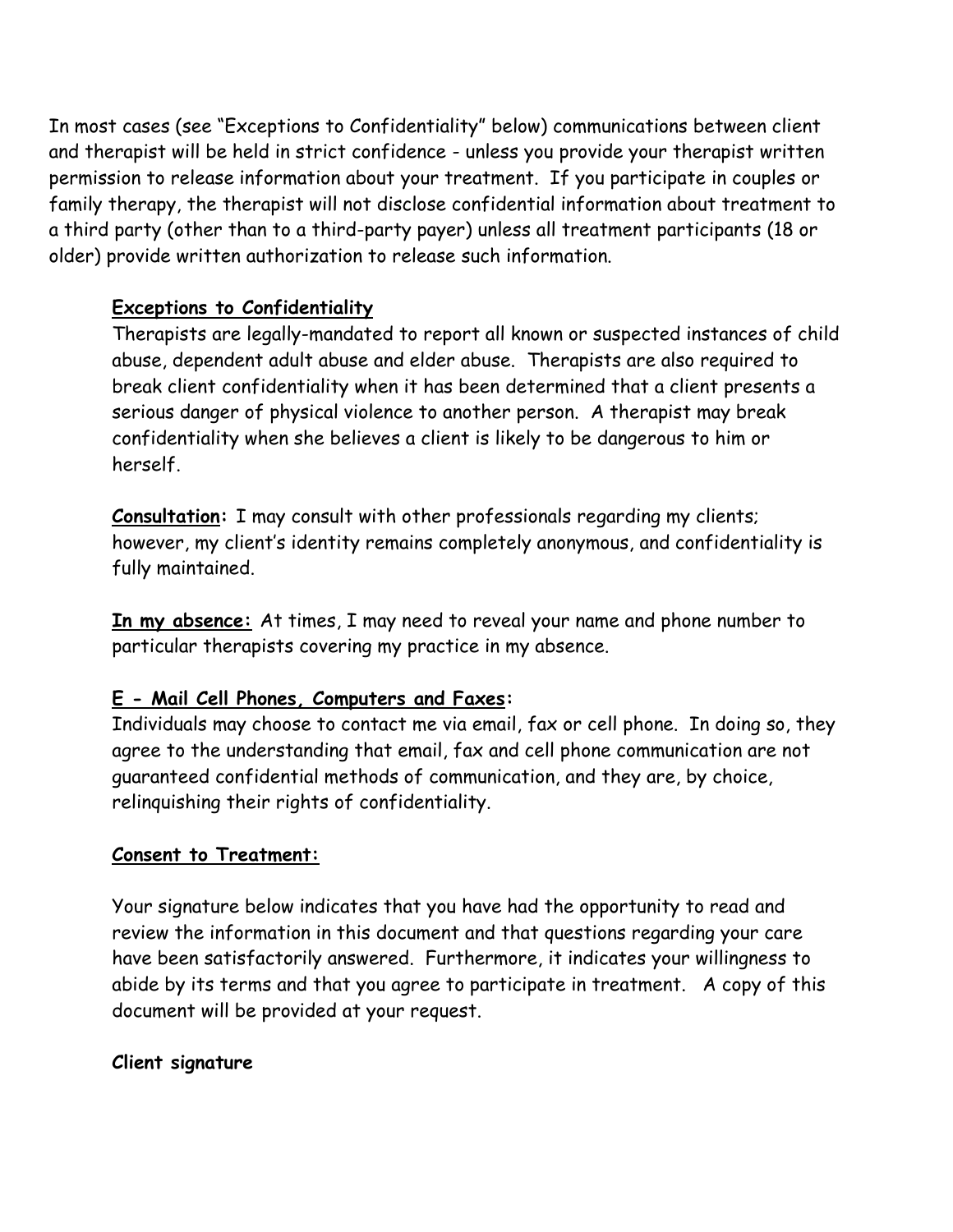## **INTAKE QUESTIONNAIRE Name: \_\_\_\_\_\_\_\_\_\_\_\_\_\_\_\_\_**

What brought you into therapy today?

What do you wish to change or accomplish as a result of therapy?

 $\overline{\phantom{a}}$ 

Have you been in therapy before?  $\Box$  Yes  $\Box$  No If yes, please state when and where:

\_\_\_\_\_\_\_\_\_\_\_\_\_\_\_\_\_\_\_\_\_\_\_\_\_\_\_\_\_\_\_\_\_\_\_\_\_\_\_\_\_\_\_\_\_\_\_\_\_\_\_\_\_\_\_\_\_\_\_\_\_\_\_\_

 $\mathcal{L} = \{ \mathcal{L} \mid \mathcal{L} \in \mathcal{L} \}$ Was it a positive experience?  $\Box$  Yes  $\Box$  No What did you like/not like about it?  $\overline{a}$ 

| $\kappa$ e neching on the tast of nomins, please circle an that apply. |                                         |
|------------------------------------------------------------------------|-----------------------------------------|
| Frequently sad or depressed                                            | Feeling restless or keyed up            |
| Overwhelming worries                                                   | Restless unsatisfying sleep             |
| Difficulty falling asleep or staying                                   | Muscle tension                          |
| asleep                                                                 |                                         |
| Unable to concentrate                                                  |                                         |
| Irritable and/or short temper                                          | Mood Swings                             |
| Significant change in weight                                           | Decreased need for sleep (only need 3-  |
|                                                                        | 4 hrs)                                  |
| Low energy level/fatigue                                               | Feel more talkative than usual          |
| Feeling excessive quilt or shame                                       | Excessive spending/shopping             |
| Unable to relax                                                        | Excessive gambling                      |
| Lack of appetite/increased appetite                                    | Easily distracted by unimportant things |
| Loss of interest in activities/hobbies                                 | Take too many risks                     |
| Feeling hopeless                                                       |                                         |
| Feeling worthless                                                      |                                         |
| Difficulty motivating                                                  | Troubling thoughts about the past       |
| Withdrawn/isolating self                                               | Nightmares                              |
| Cry easily/often                                                       | Startle easily                          |
| Difficulty making a decision                                           | Too neat and orderly                    |
| Difficulty finishing tasks                                             | Repeating certain behaviors over and    |
|                                                                        | over                                    |
|                                                                        |                                         |

#### **Reflecting on the last 6 months, please circle all that apply:**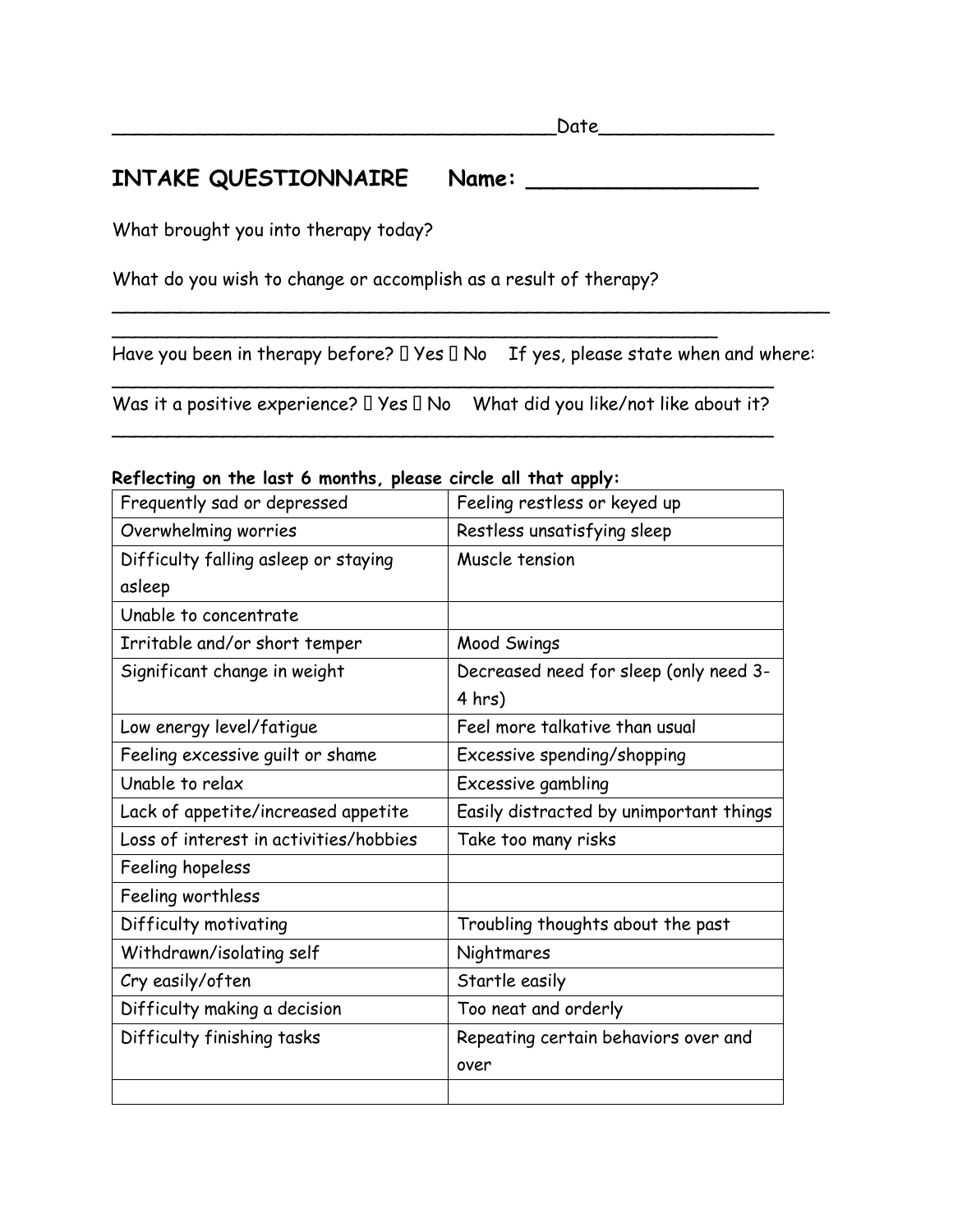| Thoughts to hurt self     | Easily upset or angered            |
|---------------------------|------------------------------------|
| Attempts to harm yourself | Feeling different from most people |
| Thoughts to hurt others   | Shy around others                  |
| Threats to hurt others    | Increasingly forgetful             |
|                           | Strong fears                       |
| Feeling ill/sick          | Difficulty with work or school     |
| Stomach aches/vomiting    |                                    |
| Headaches/migraines       | Use of sedatives                   |
|                           |                                    |

#### **Medical History**

Have you consulted a physician or psychiatrist regarding the problem which brings you here? I No IYes

Are you currently being treated for any medical problems?  $\Box$  Yes  $\Box$  No Are you currently taking any medications?  $\Box$  Yes  $\Box$  No

\_\_\_\_\_\_\_\_\_\_\_\_\_\_\_\_\_\_\_\_\_\_\_\_\_\_\_\_\_\_\_\_\_\_\_\_\_\_\_\_\_\_\_\_\_\_\_\_\_\_\_\_\_\_\_\_

List medications:

| Dosage | Type | For (i.e.<br>depression) | Prescribed by |
|--------|------|--------------------------|---------------|
|        |      |                          |               |
|        |      |                          |               |
|        |      |                          |               |

Are you currently taking over the counter medications, herbs or supplements? DYes<sup>[]</sup> No

Are you presently in good health?  $DYes \Box No$ 

Do you engage in physical activity?  $\Box$ Yes  $\Box$  No

If yes, what activity? \_\_\_\_\_\_\_\_\_\_\_\_\_\_\_\_\_\_\_\_\_\_How often?\_\_\_\_\_\_\_\_\_\_\_\_\_\_\_\_\_\_\_\_\_\_\_\_\_

Do you smoke cigarettes (cigars, chew)?  $\Box$  Yes  $\Box$  No  $\#$  \_\_\_\_\_\_ per day

How much alcohol do you drink? #\_\_\_\_\_per day \_\_\_\_\_\_\_\_# per week

Do you drink caffeinated beverages?  $\Box$  Yes  $\Box$  No If yes, how many per day?

Do you use illicit drugs?  $\Box$  Yes  $\Box$  No

If yes, how often and what drugs do you use?

Have you ever tried to cut down or stop using alcohol or drugs?  $\Box$  Yes  $\Box$  No Has anyone ever asked you to cut down on your drinking?  $\Box$  Yes  $\Box$  No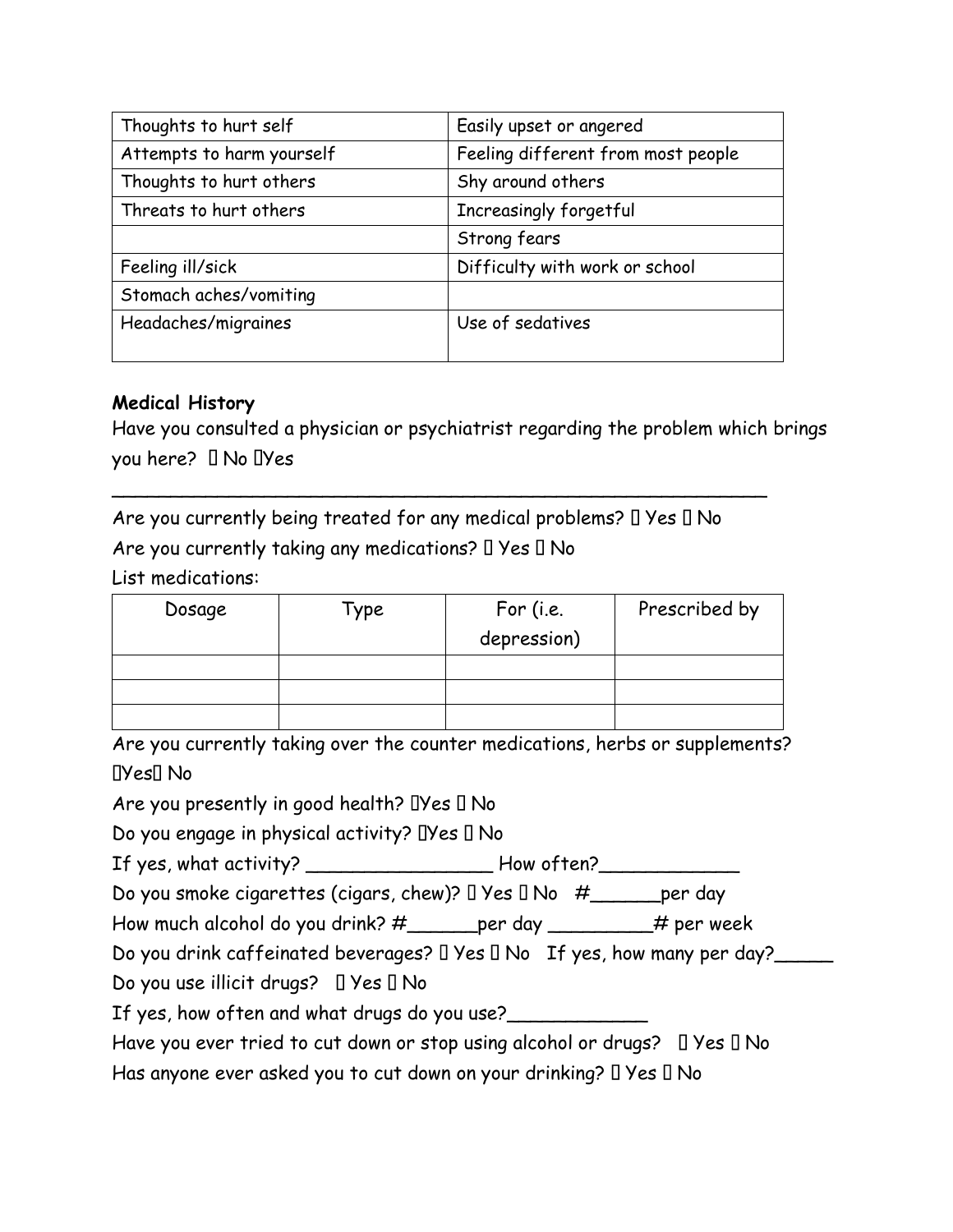Have you ever been hospitalized for any emotional/ mental health condition? IYesI No

Have you experienced or witnessed a traumatic event? (*parental violence, domestic violence, community violence, natural disaster, injury or death to a loved one*, etc.)  $\Box$ 

 $Yes \Pi No$ 

Do you have a history of domestic violence? If yes I No

Do you have a history of verbal, emotional or physical abuse?  $\Box$  Yes  $\Box$  No

Do you have a history of sexual abuse or sexual assault?  $\Box$  Yes  $\Box$  No

| SUPPORT SYSTEMS |
|-----------------|
|                 |

| Do you have one or two friends that you consider     | $\Box$ Yes |
|------------------------------------------------------|------------|
| close and feel you can depend on?                    | $\Box$ No  |
| Do have a religion or spiritual practice that you    | $I$ Yes    |
| experience as supportive?                            | $\Box$ No  |
| Do you belong to any social groups or participate in | $\Box$ Yes |
| hobbies with people that you enjoy?                  | $\Box$ No  |
| Is there a family member that you trust and can      | $I$ Yes    |
| go to in times of emotional need?                    | $\Box$ No  |
| Are there other people or aspects of your life       | $\Box$ Yes |
| that you consider supportive?                        | $\Box$ No  |

## **FAMILY HISTORY**

**Have you or anyone in your family, experienced any of the following? If yes, please note their relationship to you. Please include extended family such as grandparents, uncles/aunts, siblings, and so on.**

| Has anyone experienced:             | Family Member (s): |
|-------------------------------------|--------------------|
| Anxiety                             |                    |
| Depression                          |                    |
| Bipolar disorder                    |                    |
| Learning disorders (ADHD, dyslexia, |                    |
| $etc.$ )                            |                    |
| Illicit drug use                    |                    |
| Alcohol abuse                       |                    |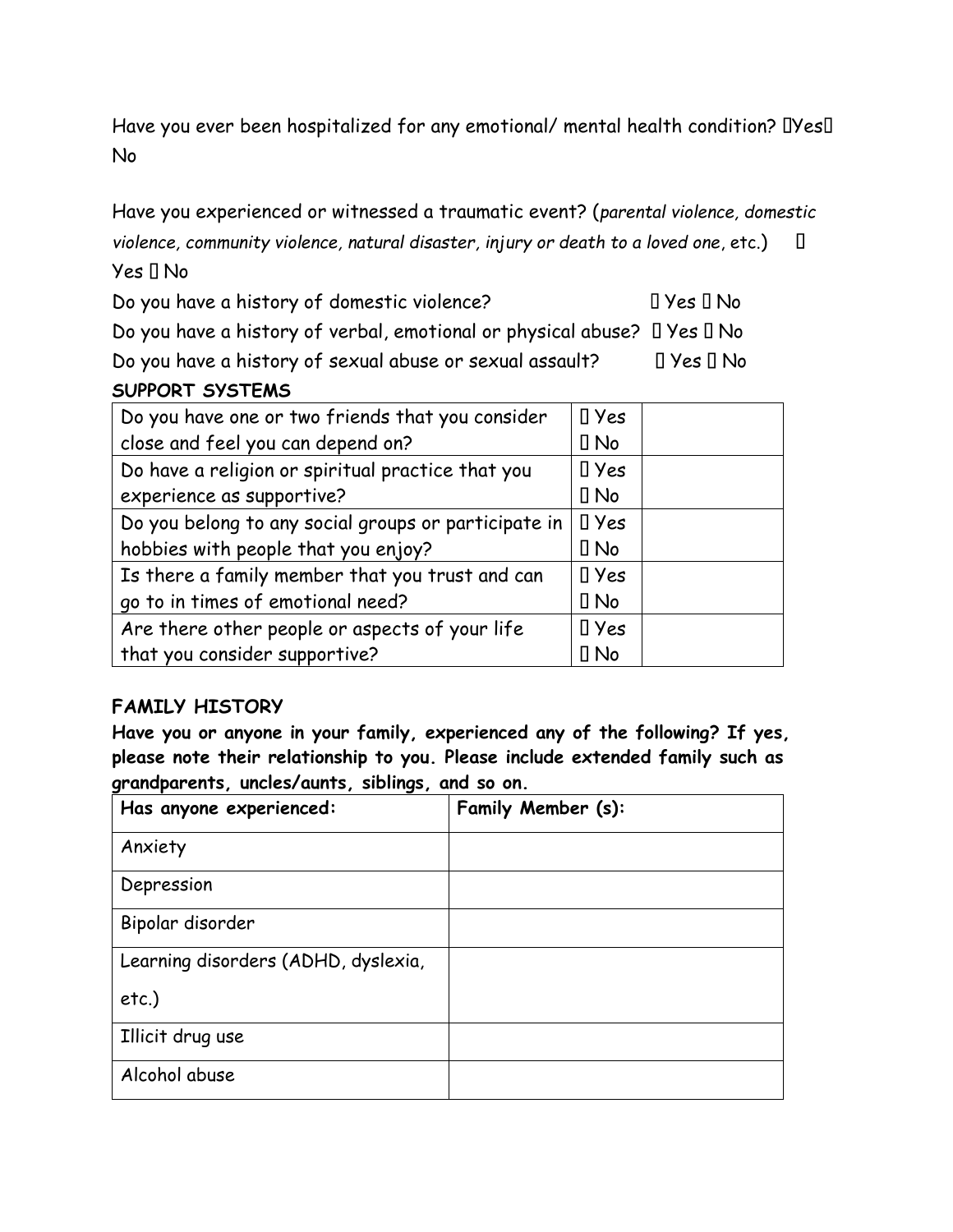| Schizophrenia                     |  |
|-----------------------------------|--|
| Anger                             |  |
| <b>Eating Disorder</b>            |  |
| Phobias                           |  |
| Hospitalization for Mental Health |  |
| Condition                         |  |
| Attempted or completed suicide    |  |

#### **Please circle any of the following areas that you would like to address in therapy:** Family Career/education

| Parenting           | Phase of life          |
|---------------------|------------------------|
| Children            | <b>Stress</b>          |
| Relationships       | <b>Assertiveness</b>   |
| Alcohol or Drug use | <b>Health Problems</b> |
| Verbal abuse        | Childhood experiences  |
| Physical abuse      | Loss or death          |
| Emotional abuse     | Spirituality           |
| Sexual abuse        | Self-esteem            |
| Finances            | Legal issues           |

# **Credit Card Authorization Form**

**\*\*It is the policy of this office to keep a credit card on file. The card information is kept safe and confidential.\*\***

**\_\_\_\_\_\_\_\_\_\_\_\_\_\_\_\_\_\_\_\_\_\_\_\_\_\_\_\_\_\_\_\_\_\_\_\_\_\_\_\_\_\_\_\_\_\_\_\_\_\_\_\_\_\_\_\_\_**

#### **Name:**